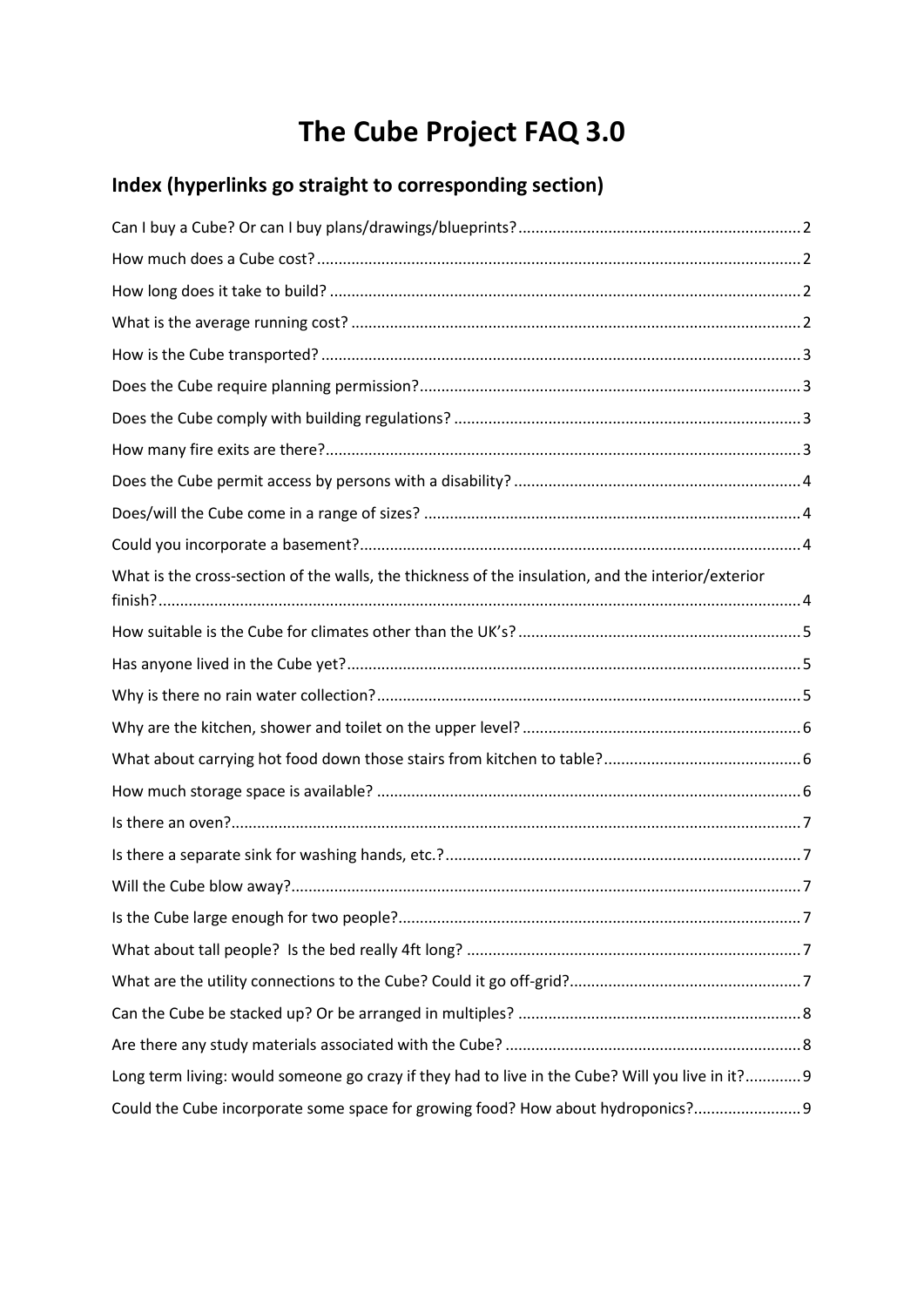# <span id="page-1-0"></span>**Can I buy a Cube? Or can I buy plans/drawings/blueprints?**

Yes, you can. Our production model, QB2, is available for purchase in the UK from our partners Bolton Buildings. Please contact Trevor Wright, [trevor@boltonbuildings.co.uk,](mailto:trevor@boltonbuildings.co.uk) for details.

Outside of the UK, we may be able to supply to mainland Europe, particularly if a number of units can be transported in one shipment. Please contact us for details.

Outside Europe, we would be interested in talking to anyone who wishes to consider either importing QB2 or, alternatively, licensing their production in the territory in question. Please contact Dr Mike Page, [m.2.page@herts.ac.uk,](mailto:m.2.page@herts.ac.uk) to discuss.

**If you wish to be included on a mailing list of people who are interested (even vaguely) in acquiring a Cube at some point in the future**, please send an email to m.2.page@herts .ac.uk with the subject line "Cube purchase enquiry XX" where XX is your country of origin. I will add you to a mailing list and will keep you informed of any developments.

**If you wish to be included on a mailing list of people who are interested in licensing the Cube design/manufacture in a particular country, either now or at some point in the future**, please send an email to m.2.page@herts .ac.uk with the subject line "Cube license enquiry XX" where XX is your country of origin. I will add you to a separate mailing list and will contact you directly.

#### <span id="page-1-1"></span>**How much does a Cube cost?**

Details of the cost of QB2 at various stages of completion, can be obtained from Bolton Buildings [\(trevor@boltonbuildings.co.uk\)](mailto:trevor@boltonbuildings.co.uk). The cost ranges from about £10,000 for the structural shell to around £50,000 for the complete building with all appliances and fittings supplied and fitted by us.

#### <span id="page-1-2"></span>**How long does it take to build?**

The structure can be assembled and made watertight in less than a day. We anticipate that, with a bit of practice, a fully fitted QB2 could be produced in two weeks or less.

#### <span id="page-1-3"></span>**What is the average running cost?**

We calculate that the average electrical power used by the Cube over a year in the southern part of the UK will be around 260-300 Watts. This equates to 2280-2630 kWh of electrical energy demand over the year. Electricity prices will depend on country and tariff, but in the UK this would cost about £300 per year. Other bills would include water and, perhaps, drainage (the latter depending on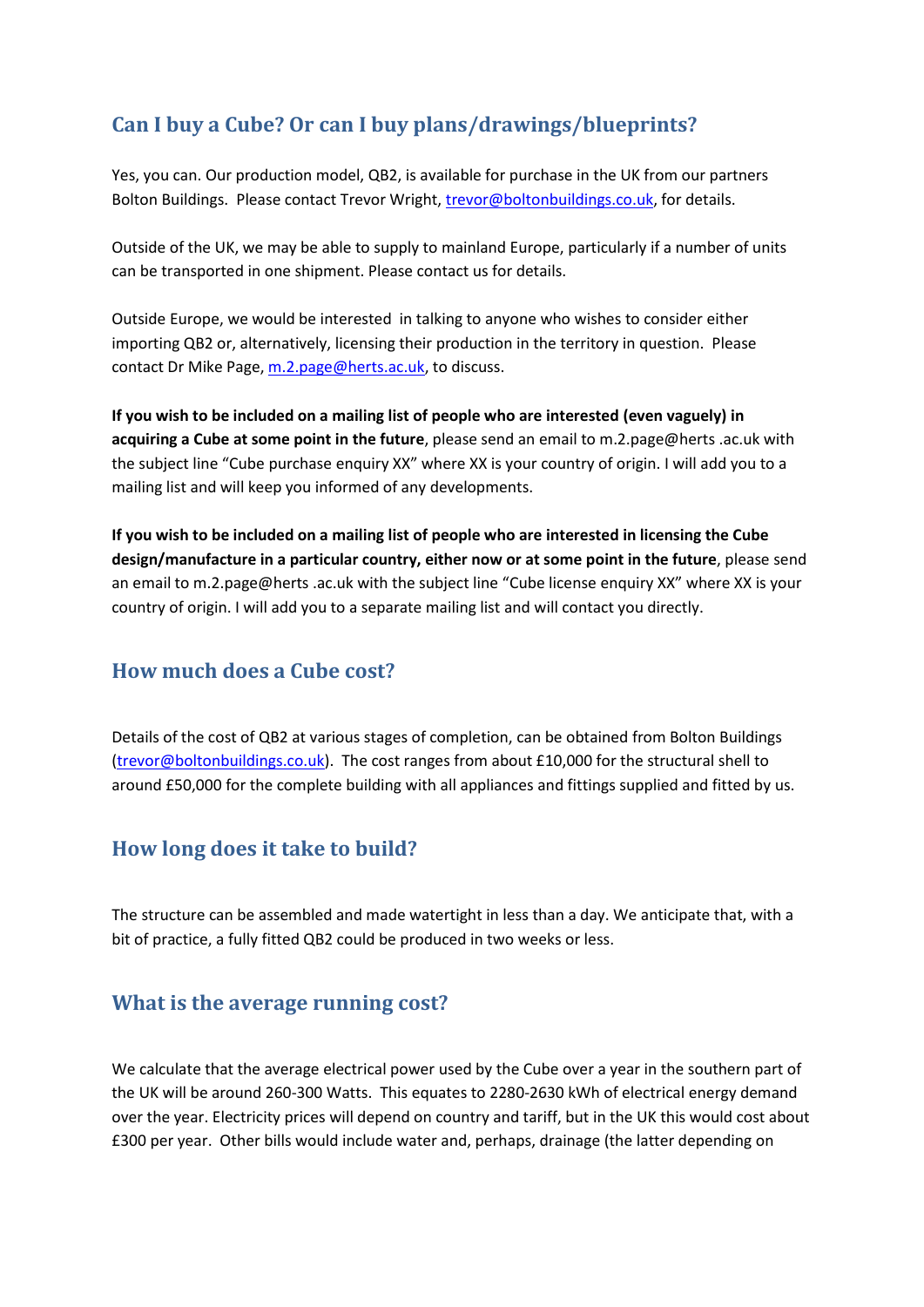whether the composting toilet option is chosen) together with any local rates/tax. In the southern UK, this might be another £300.

If registered with the UK Government's Feed-in Tariff, the Cube's solar panels would generate a taxfree, index-linked income of £400 per year. If the ASHP is also incentivized under the UK Government's Renewable Heat Incentive, then it might also generate an income of around £150- £200 per year. The Cube will therefore have virtually no net running cost.

#### <span id="page-2-0"></span>**How is the Cube transported?**

For difficult to access sites, the Cube can be assembled quickly on site from pre-cut timber.

Once assembled, the Cube can be transported, in the UK at least, on a low-loader truck – it is 3.5 metres wide and therefore does not require a police escort when travelling on UK roads. To lift the Cube on and off the truck, lifting straps are passed under the Cube and attached to a spreader bar. A suitable crane is required, either free-standing or truck mounted, capable of lifting 6 tonnes at the relevant extensions.

We have also designed a bespoke trailer that will allow the Cube to be transported and placed on site without the need for a crane.

#### <span id="page-2-1"></span>**Does the Cube require planning permission?**

The answer to this question will depend on your location, but in the UK the Cube is actually classed as a mobile home or static caravan. This might make it easier to obtain planning permission relative to that for a permanent building.

# <span id="page-2-2"></span>**Does the Cube comply with building regulations?**

Again, the answer will depend on local legislation. As noted above, the Cube is classed as a mobile home/static caravan in the UK, and is therefore, as we understand it, not subject to UK Building Regulations.

## <span id="page-2-3"></span>**How many fire exits are there?**

The door and both windows are legitimate means of escape under UK Building Regulations, giving QB2 four fire exits, each in a different direction.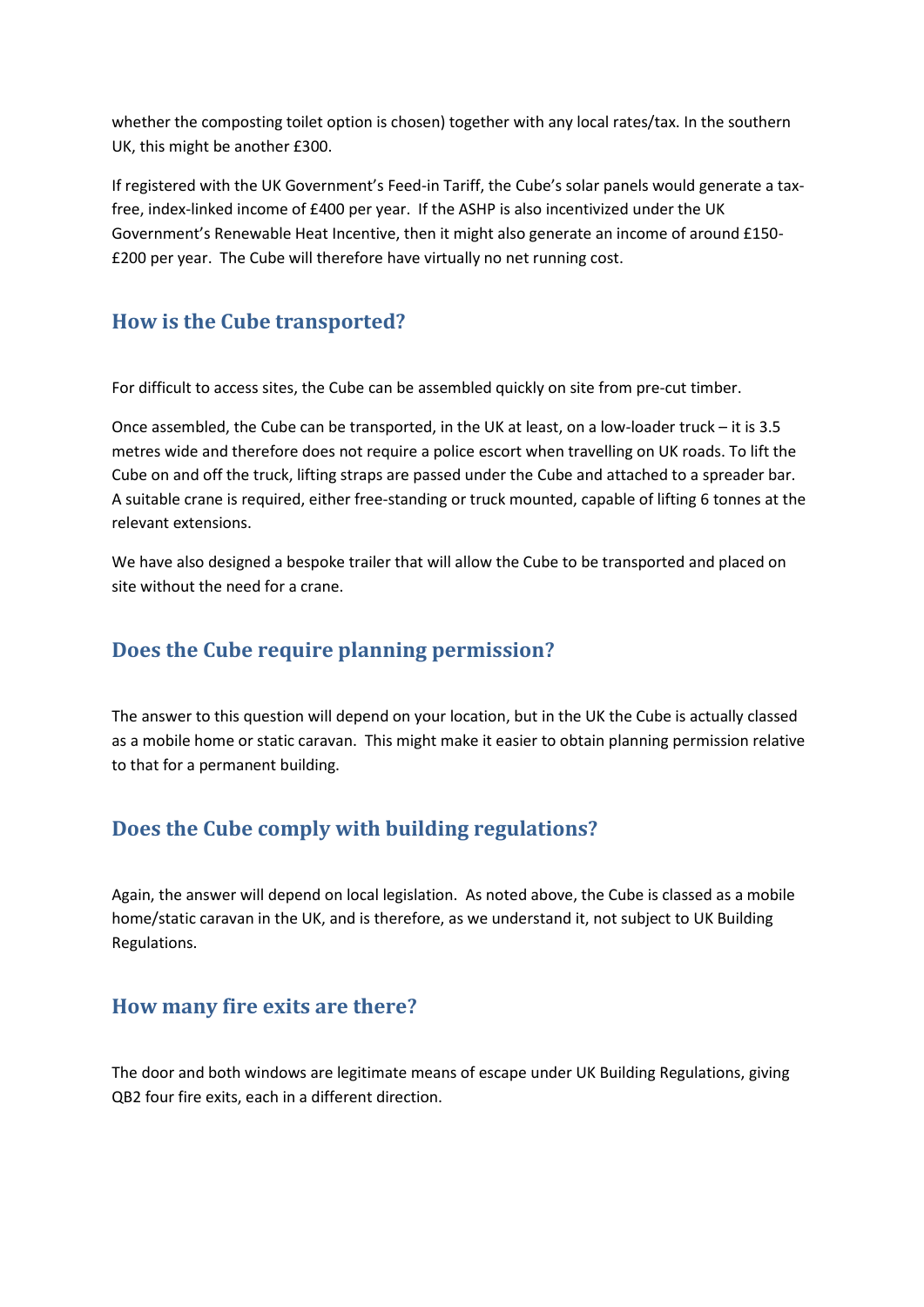## <span id="page-3-0"></span>**Does the Cube permit access by persons with a disability?**

Regretfully, we were unable to meet the design criteria (a 3x4x3m space, for low-carbon living) without incorporating features (such as the space-saving staircase) that make access difficult for people with certain physical disabilities. We are currently working on an alternative design for those with restricted movement.

#### <span id="page-3-1"></span>**Does/will the Cube come in a range of sizes?**

No. QB2 is a modification of QB1, and we think it solves all the significant problems of that earlier version. There are other companies who make larger timber-frame buildings, to which any of the low-energy techniques and technologies of the Cube could and, we believe should, be applied. Having said, that, we are actively developing alternative designs, such as QB-Move that can be seen on the website.

The Cube can be scaled up and should still remain energy neutral over the year. For example, a 6x6x6m Cube constructed in the same way will be energy neutral as long as the south wall and roof are dedicated to solar PV. We have actually produced a preliminary design for a 4-bedroom house based on a 7x7x7m Cube, but with the addition of windows on the South side. Details are available on request. Our calculations suggest that this house will indeed be energy neutral over the year (in the conditions that prevail in the southern UK), will have zero energy bills and, indeed, will bring in a modest income under the UK Feed-In Tariff scheme.

There are possibilities, too, for making the Cube modular. We have actually designed a companion to QB2 that provides accommodation for two children, employing a second unit based ont he same frame. Details available on request.

#### <span id="page-3-2"></span>**Could you incorporate a basement?**

Not, we think, without compromising the Cube's portability and its classification as a transportable building. There is, though, quite a lot of storage space under the raised floor of the kitchen/shower area.

# <span id="page-3-3"></span>**What is the cross-section of the walls, the thickness of the insulation, and the interior/exterior finish?**

The Cube's walls are made from 140mm-deep post-and-beam containing 120mm of PIR board insulation. Inside this is another 20mm of continuous PIR board, to counteract any thermal bridging through timber members, then 25mm softwood battens and 15mm FSC-certified birch plywood. The outer leaf of the stud is 9mm oriented strand board covered with a waterproof breather membrane,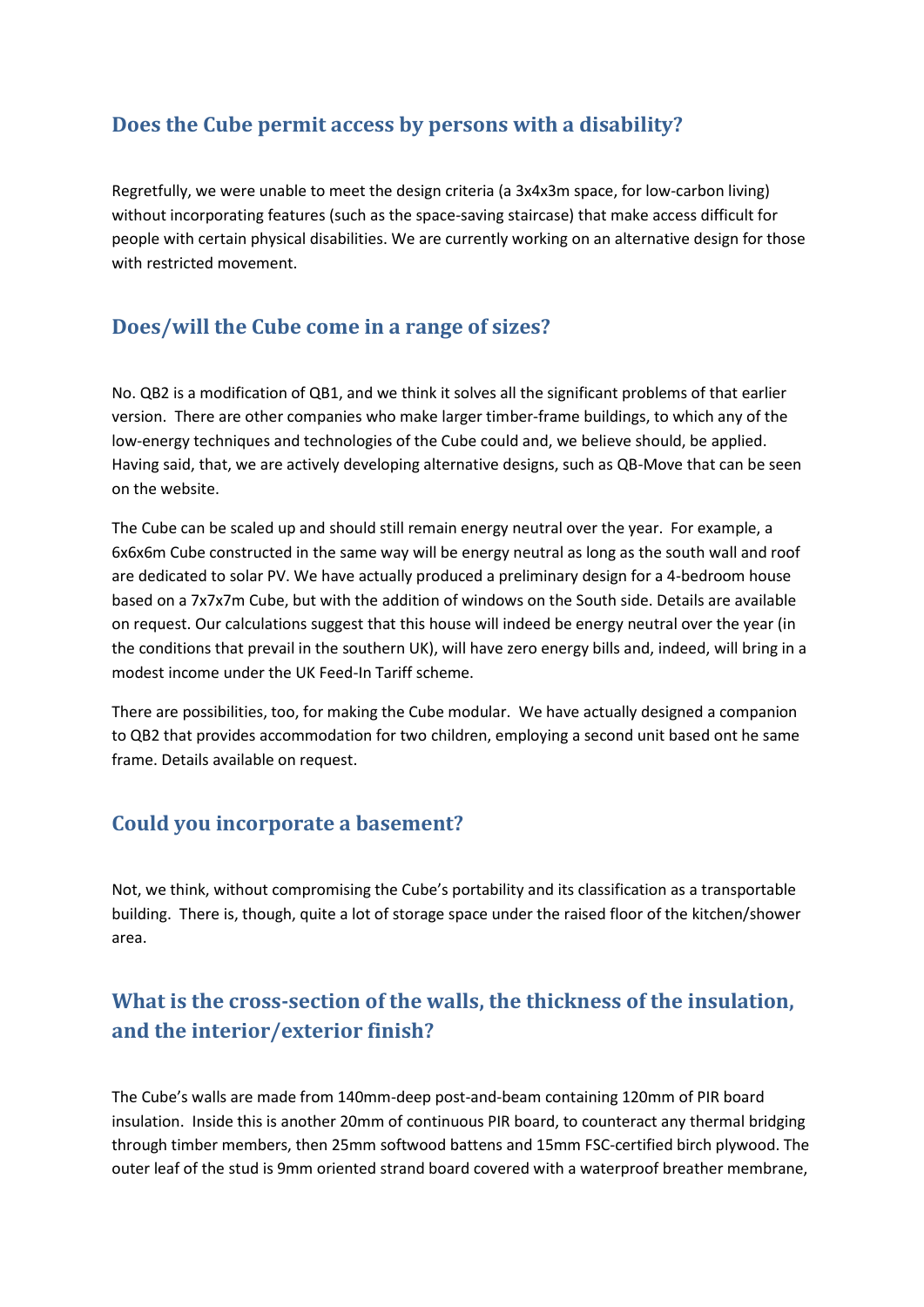followed by 38mm battens and 21mm FSC-certified sweet-chestnut cladding. At the moment the inner birch face is treated with a light wood wax, but we may choose to introduce some colour with paint (eco-friendly paint, naturally).

## <span id="page-4-0"></span>**How suitable is the Cube for climates other than the UK's?**

The Cube was designed for the UK climate. This is a temperate climate, with relatively mild winter temperatures. The 5Kw Mitsubishi Ecodan air-source heat pump is guaranteed to operate down to temperatures of minus 15 degrees C, although clearly its Coefficient of Performance will not be optimal at this external temperature. The 8KW version of the Ecodan ASHP is rated down to a temperature of minus 20 degrees C. In climates where winter temperatures are below these values for significant periods of time, the Cube may need a supplementary heating system. This might be as simple as an electric fan-heater, though for eco-friendliness some form of wood-burning stove might be preferred, or even an Eberspächer boat heater running on biodiesel. Calculations suggest a heat requirement of around 500W for 20 degrees C internal and zero degrees C external temperatures.

For summer, the solar PV panels shelter the interior from the Cube from the direct sun during the hottest parts of the day. For this reason, air conditioning is deemed unnecessary, though could certainly be included as an option in certain climates.

The DeLonghi Climaveneta fan coil is optimized for heating using the low flow temperatures characteristic of the air-source heat pump (c. 40 degrees C). It can also offer a cooling/fan function.

#### <span id="page-4-1"></span>**Has anyone lived in the Cube yet?**

Not yet, but we intend to run some trials of increasing duration to see how the Cube works in practice.

## <span id="page-4-2"></span>**Why is there no rain water collection?**

The Cube is optimized for its energy and carbon efficiency. Naturally, this involves reducing the amount of water used in general. More specifically, however, it involves reducing the amount of hot water used. It is not well appreciated that nearly all of the energy (and carbon footprint) in hot water (e.g., at 50 degrees C) is "in the hot, not in the water". In the UK, the embodied energy of cold tap water is about 1kWh per tonne. To raise the temperature of a tonne of water by one degree C involves a little more than another 1kWh of energy. A tonne of water heated from 10 to 50 degrees C has an embodied energy made up of 46kWh heat and 1kWh supply. It is, therefore, much more important to save hot water than to save water per se (N.B. This argument is about energy and carbon footprint, rather than about any "stress" in the water supply.) The Cube has low-flow taps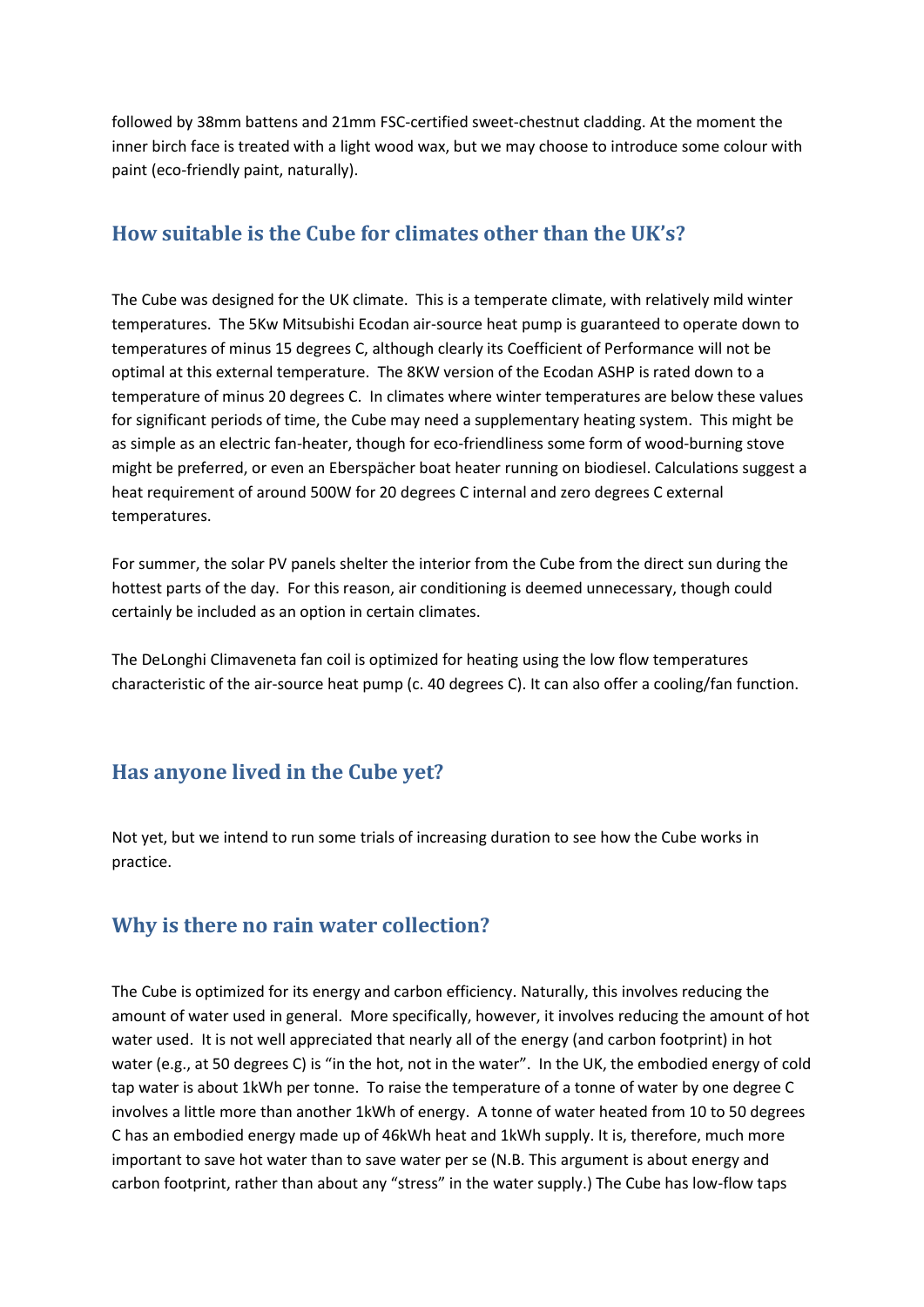and shower head, and should be fitted with a water- and energy-efficient washing machine. The composting toilet uses no water.

A recent report in the UK, commissioned by the Environment Agency, the Energy Saving Trust and the National House Building Council, concluded that rainwater harvesting and grey-water recycling were usually less energy efficient than mains water.

## <span id="page-5-0"></span>**Why are the kitchen, shower and toilet on the upper level?**

There are several advantages to having the kitchen, shower and toilet on the upper level. First, it allows easy access to the associated drainage pipes, while simultaneously allowing for some storage space underneath. Second, most of the occupant's time, either at leisure or work, will be spent in the living area, and this area is ideally placed in front of a north-facing window that provides plenty of (non-glare) light and views to the exterior.

It is true that the bed is quite close to the kitchen, though a lightweight screen can be provided better to separate the two areas. The kitchen is equipped with a very advanced recirculating cooker hood by Berbel of Germany, which actively and efficiently extracts grease and odours from cooking. The composting toilet is fitted with a fan that continually draws air into the toilet and out to the exterior (via a heat-recovery unit). There is therefore always a negative pressure in the toilet and no smells can emanate from that quarter.

## <span id="page-5-1"></span>**What about carrying hot food down those stairs from kitchen to table?**

Not as bad as it might look, but if you are concerned then: place the mug/bowl/tray on top of stairs leading to bed; go down main stairs; pick up mug/bowl/tray and place on table.

## <span id="page-5-2"></span>**How much storage space is available?**

Storage space is principally available:

- i) To the right of the door, above washing machine (likely, for hanging clothes)
- ii) In each of the four chairs
- iii) In the large space under the raised floor (i.e., in space not occupied by water tanks, electricity distribution board, PV inverters, composting toilet collector – still quite a lot of space, about 1.5 x 1.5 x 0.9m)
- iv) At the back of toilet compartment, high up
- v) In the kitchen cabinets
- vi) Over 5 linear metres of 60cm deep shelving alongside the bed

There will be other places where people might want to add shelves, and so on.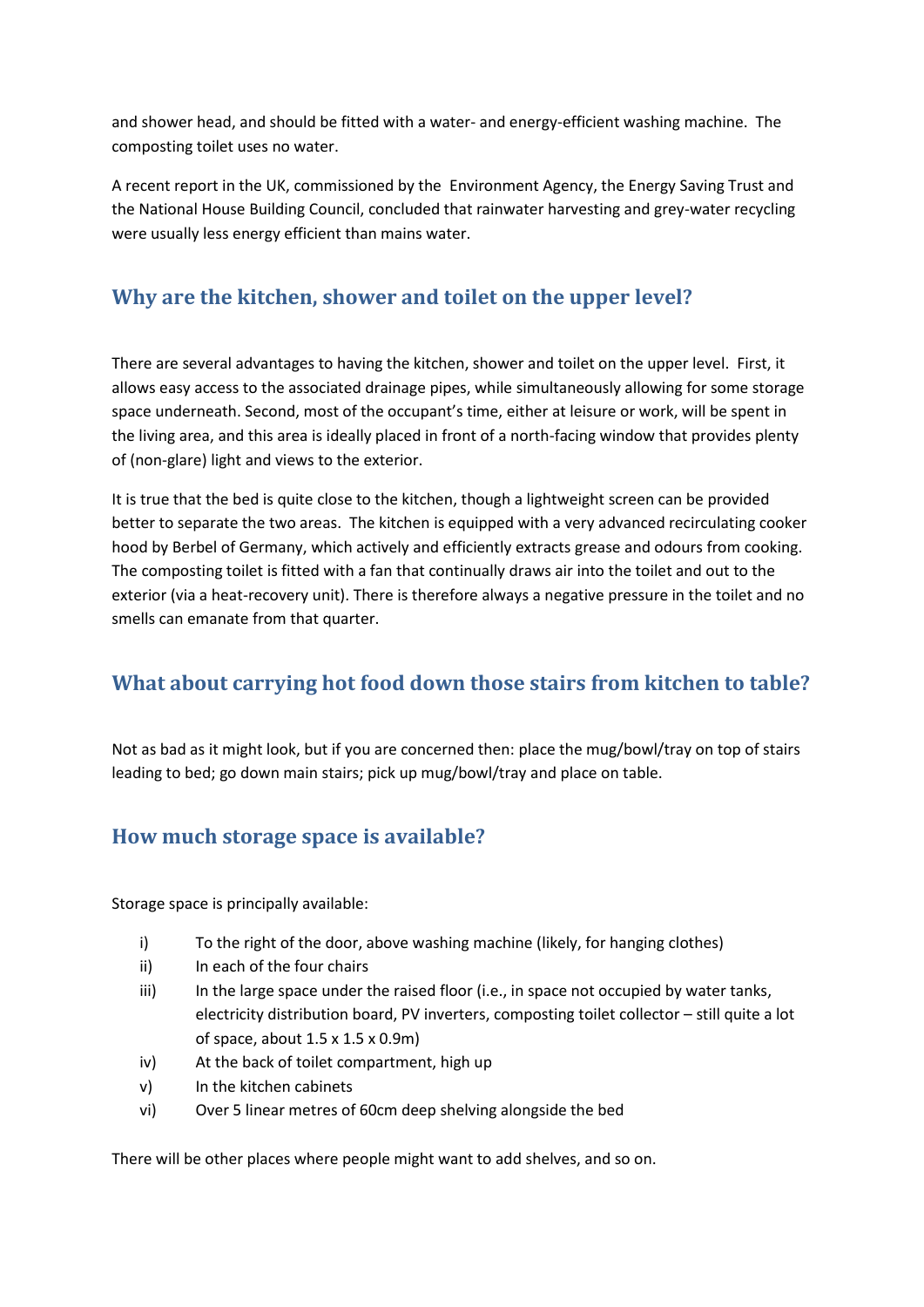#### <span id="page-6-0"></span>**Is there an oven?**

Yes. There is a combination microwave oven. It lives at the south end of the work surface located above the door.

#### <span id="page-6-1"></span>**Is there a separate sink for washing hands, etc.?**

Yes. Unlike QB1, QB2 has a bathroom sink.

#### <span id="page-6-2"></span>**Will the Cube blow away?**

The Cube is held to the ground by eight 126cm long, 50cm diameter helical ground anchors manufactured by Spirafix. Data indicate that each is capable of resisting around 10kN (loosely, a tonne) of pull-out force in reasonable ground conditions (see Spirafix website for details). Heads of ground anchors are bolted to the ring-beam at the base of Cube. In addition, four lorry 50mm lorry straps pass over Cube, though the roof structure, each from one ground anchor to the ground anchor perpendicularly opposite. Independent calculations have been conducted to show that the Cube will not move or tip at winds of 88mph, with a significant safety factor built in. Having said that, I would not want to be in a Cube (nor in any other house) during a tornado or other similarly extreme weather conditions.

#### <span id="page-6-3"></span>**Is the Cube large enough for two people?**

QB2 is entirely suitable for two friendly people. It is significantly wider than a standard caravan, Winnebago, or adapted shipping container, and has full-sized facilities that can be enjoyed yearround. It has a full-sized double bed (140cm wide). It would indeed provide low-cost, low-energy housing for a couple.

## <span id="page-6-4"></span>**What about tall people?**

The bed is 2m long and the ceiling-to-floor height is a minimum of 2m (6ft 6 inches) throughout, except as you go up the stairs to bed and, of course, in the bed itself.

## <span id="page-6-5"></span>**What are the utility connections to the Cube? Could it go off-grid?**

The Cube is fully fitted out with a number of 13Amp, 240V electrical sockets (in the UK), just as for any normal home.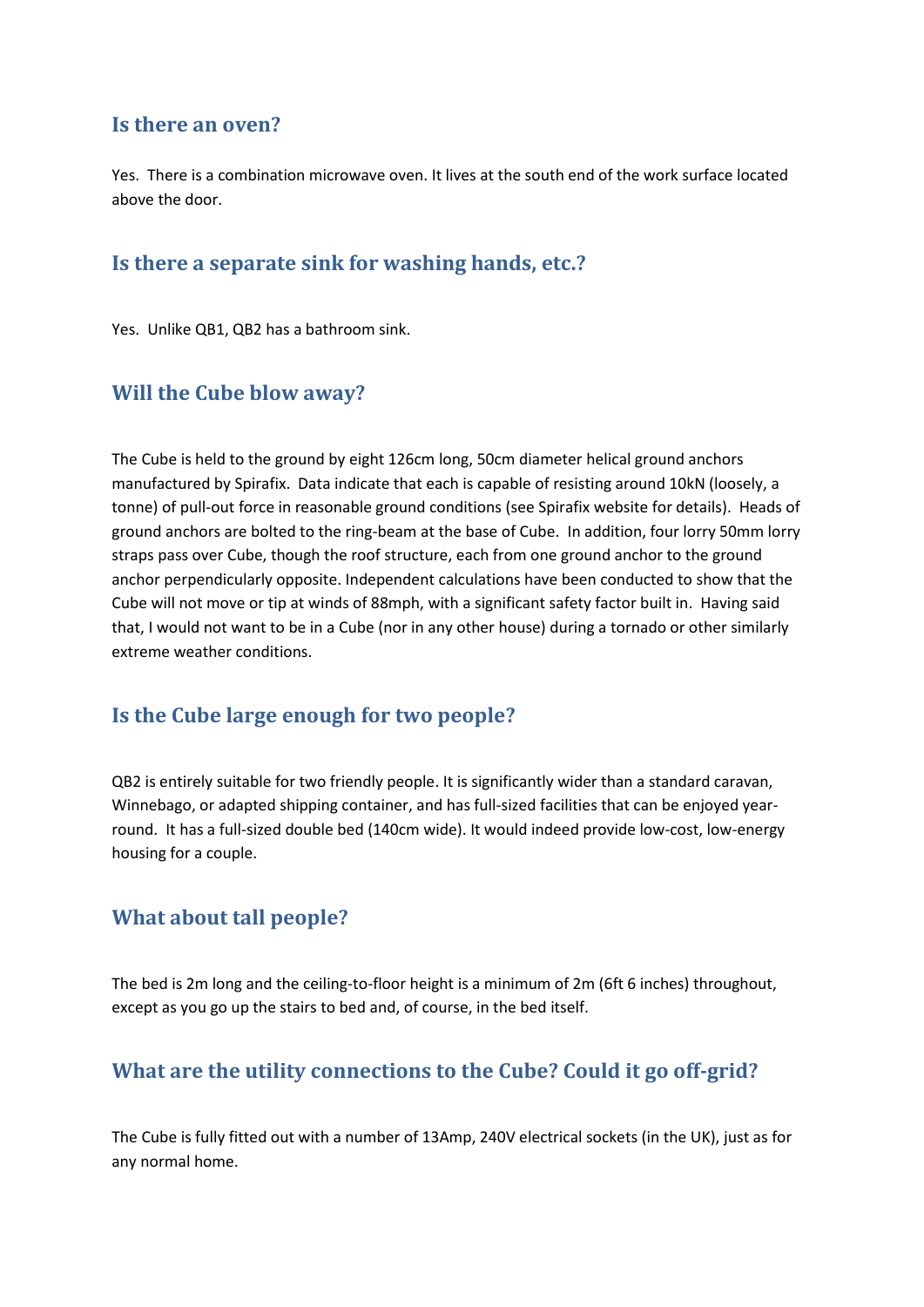In its standard arrangement, we envisage the Cube being connected with the electricity grid and a cold-water supply, but not necessarily mains drainage. The electricity grid essentially acts as a battery. It enables electricity to be sold to the grid during periods within which an excess is being produced by the solar panels (e.g., summer days), and bought back when there is a deficit (e.g., winter nights). The Cube is designed to be approximately energy neutral overall in the southern UK when fitted with its full complement of solar panels (3kW peak). A grid connection would be essential if one wanted to claim the UK Government's Feed-in tariff – this may be same for similar schemes elsewhere. Under such an arrangement, the Cube would raise about £400 per year.

Going off the electricity grid is clearly possible, but would require a large amount of back-up power in the form of batteries or a generator (or both). In the case of batteries, a wind turbine would be a good idea for the winter months.

Broadband internet connection is certainly a possibility, either through a fixed line or, more likely, through a 3G mobile connection.

A cold-water supply is favoured over rain water harvesting or such like, for reasons set out above. Obviously a borehole or spring supplying potable water would also do, though arrangements would need to be made to pressurize the supply.

The Cube is fitted with a Compact omposting toilet designed by Natsol Ltd. This has a container beneath for the solid waste, that would need emptying every 2 weeks or so. It can be moved outside to an area where the composting process can continue. Liquid waste and grey water can be preprocessed by a small reed-bed (we are working with YES Reedbeds on this aspect) before being channelled to a soak-away.

## <span id="page-7-0"></span>**Can the Cube be stacked up? Or be arranged in multiples?**

Stacking the Cube would not be ideal, owing to the loss of roof-mounted solar PV. It is definitely the case, though, that multiple Cubes could be arranged around some common social space, whether internal (perhaps containing extra facilities, such as laundry, entertainment, etc.) or external (perhaps areas for growing food, and leisure/sport facilities). The Cube is not meant to contribute to social isolation. Quite the opposite: By reducing the literal (as well as the carbon) footprint of a dwelling-house, more space can be freed up for truly communal and social spaces around about.

For multiple Cubes it would make sense for the Cubes to be placed in lines running approximately East-West.

## <span id="page-7-1"></span>**Are there any study materials associated with the Cube?**

Not as yet, though do keep an eye on the website